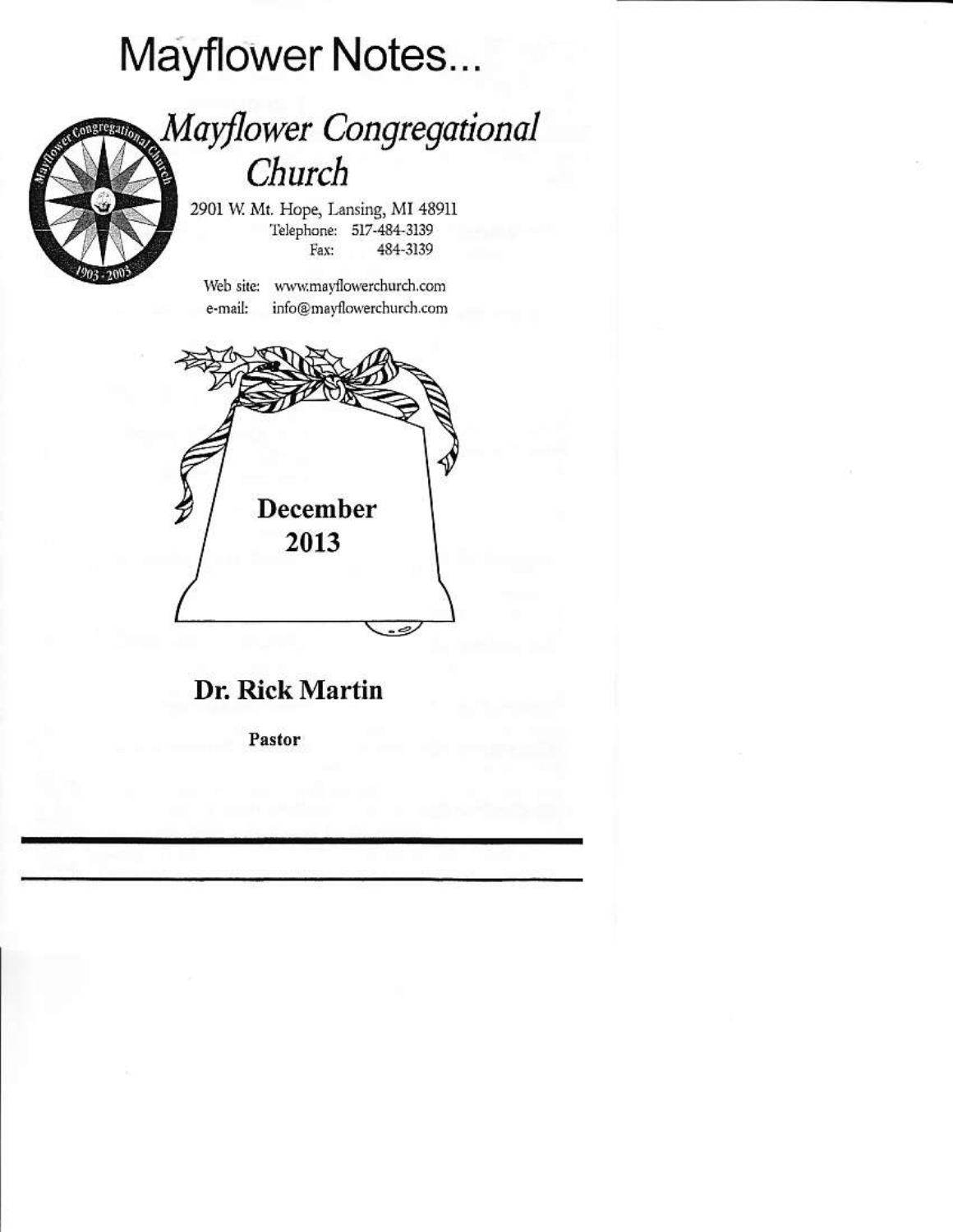### Dates to remember in December...

December 1

First Sunday of Advent

December7

Decorating for Advent  $10$  a.m.

December 14

Second Saturday Supper

December 15

Last Day for Poinsettia Ordery Deadline for Mayflower Notes Christmas Pageant

December 22

Carol Sing after church

December 24

December 25

December 29

December 31

Christmas Eve Service 7 p.m.

Christmas Day

Advent House Lunches

New Year's Eve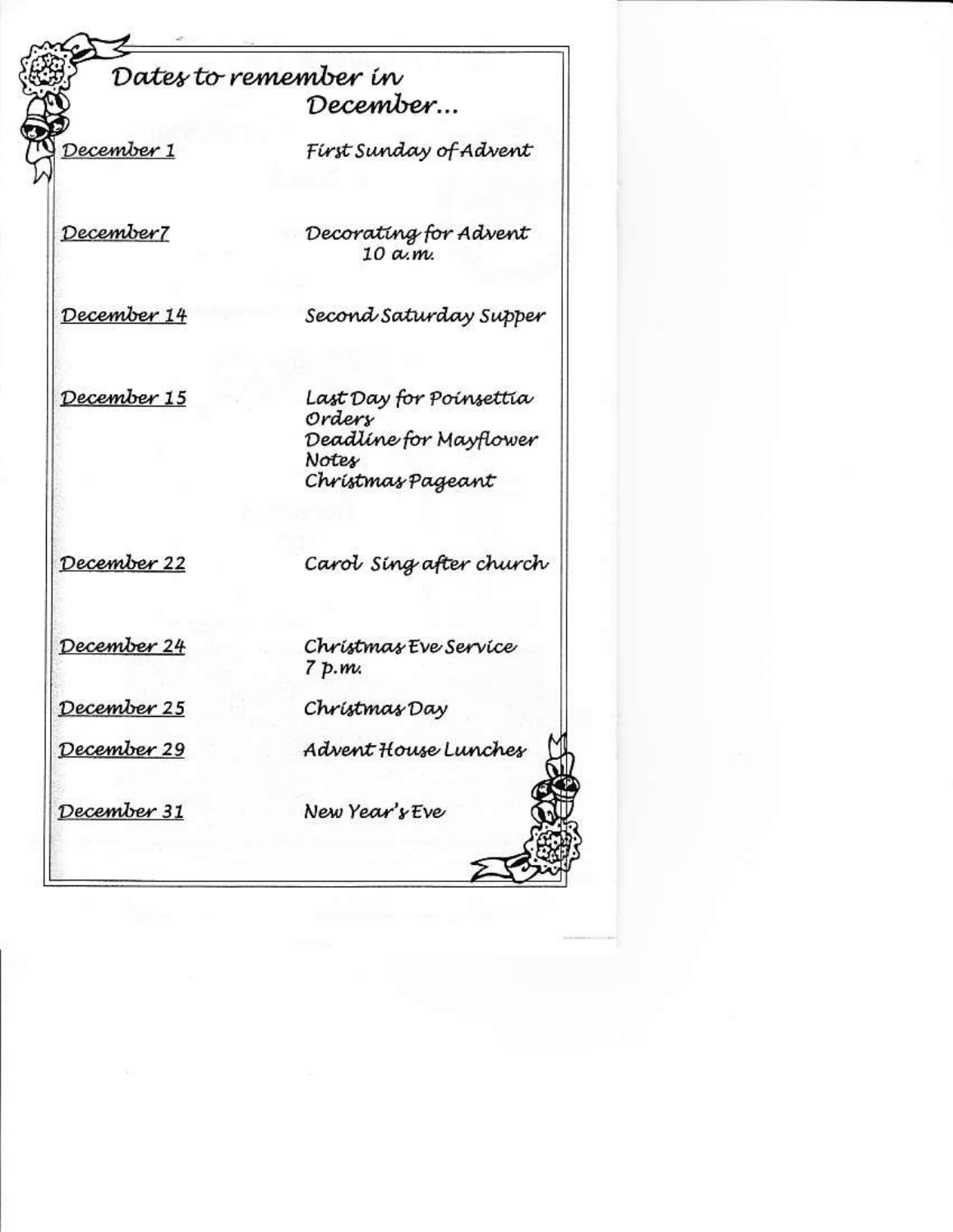Mayflower Notes for December 2013

From The Pastor's Desk.

Merry Christmas



I am sure Christmas brings many different thoughts to each of us. Among them are good memories, bad memories, happy memories, sad memories; some memories we hope we won't forget, others we wish we could. Christmas brings busy times, crowded times, party times, family times, school events, family events, church events and community events.

No wonder we are worn out come January 1s! There are a lot of "extras" going on during this time of the year – some of it we love and some of it we endure. All in the name of the celebration of the birth of Christ. However, two millenniums ago, the birth of Christ went unnoticed by all but a few.

Luke 2:10-14 But the angel said to them, "Do not be afraid; for behold, I bring you good news of great joy which will be for all the people; for today in the city of David there has been born for you a Savior, who is Christ the Lord. This will be a sign for you: you will find a baby wrapped in cloths and lying in a manger." And suddenly there appeared with the angel a multitude of the heavenly host praising God and saying, "Glory to God in the highest, and on earth peace among men with whom He is pleased."

Even today, in the midst of all the busyness of Christmas, the birth of Christ may go unnoticed. The reason for the season is not presents, food, partying, family get-togethers and special events. Jesus is the reason for the season! It is in honor of His birth – thus God's visual demonstration of His love for us while we (mankind) were yet sinners and enemies of God. We see God's love wrapped in cloths and lying in a manger; to live as a man, to die as a sacrificial lamb, to be for you a Savior, who is Christ the Lord.

In the midst of all the fun and celebration and traditions of Christmas, as your pastor I encourage you to also make time to reflect upon the reason for our celebration. Take time to read the Christmas story (the real one) in Matthew 1:18-25 and Luke 2:1-20. Makes plans to attend Mayflower's Christmas Eve service and other special Christmas events around town, in addition to our Advent Sunday services. It is good to remember God's gift of love wrapped in cloths and lying in a manger along with all the fun and traditions of the season. As we hear Santa shouting, "Merry Christmas to all, and to all a good night" we can also remember that Jesus is the Reason for the Season.

My prayer for you is that you will have a Merry Christmas and a Happy New Yearl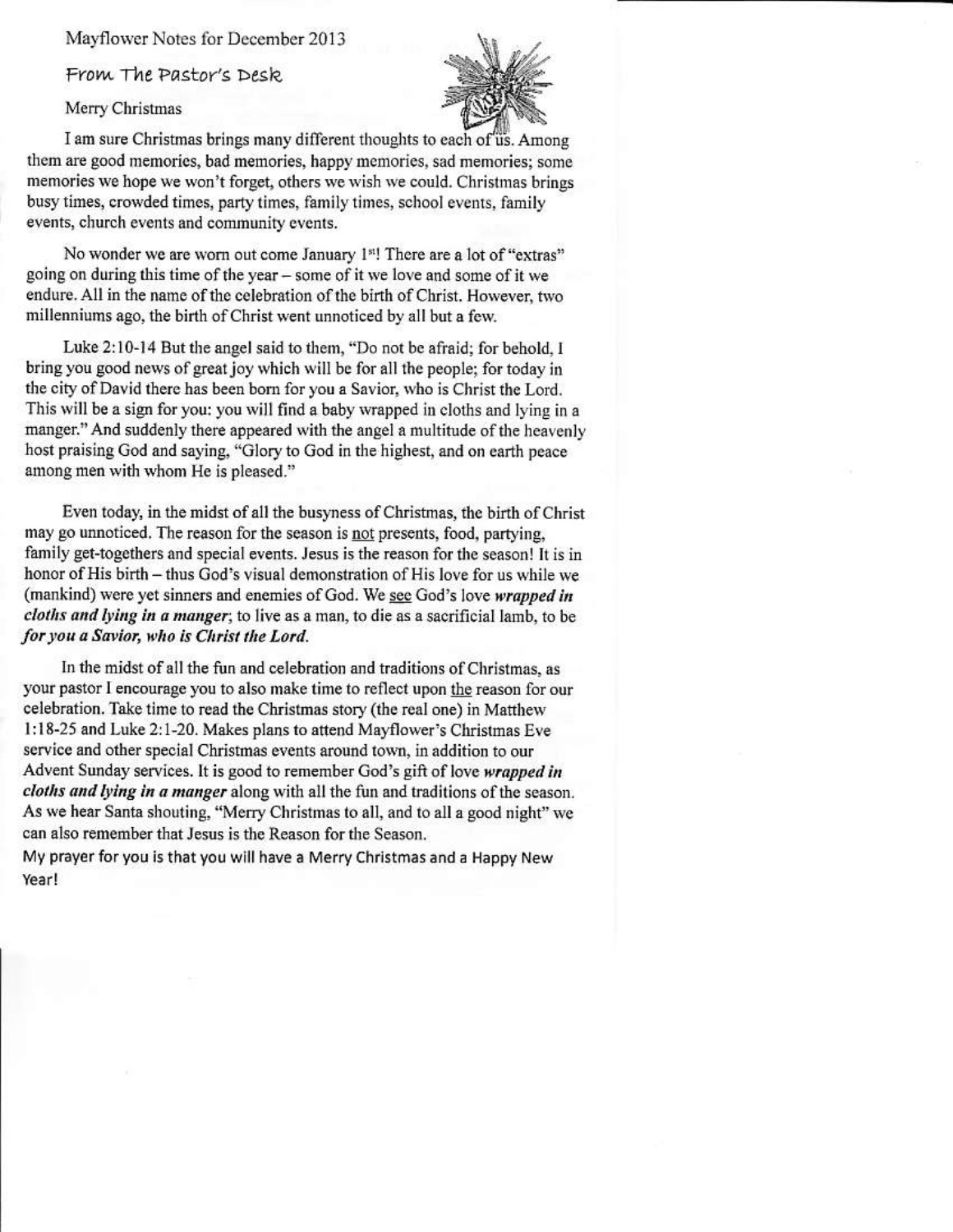#### HERE COME THE HOLIDAYS OF 2013!

We are so blessed at Mayflower Church to celebrate the many wonderful traditions during this special Holiday Season.......Missions, Salvation Army Collections, Walter Ellis Harvest Festival, Shoebox Gifts, Mitten Tree, Advent House Luncheons and the Children's Christmas Pageant just to name a few. With God's blessing, our Mayflower family will again this year celebrate together and welcome the Christ Child again into our hearts!

As we go about our daily routines this Holiday Season, let us all remember that God himself gave us the ultimate gift of the season, the Christ Child............JESUS!!!!

Thanks be to GOD! Amen.

Terry Graham



Another holiday season is fast approaching. As this will be my last pageant with Morgan, I am feeling slightly nostalgic. Time goes so fast!

The Shoebox project was another enormous success for Mayflower. As I write, I have purchased enough to make 40 shoeboxes, and I know that others have taken boxes home to do themselves! It is so wonderful to feel God's love flowing through our small but enormously generous church!

The Christmas pageant is set for December 15th. I always have room for extra angels, shepherds, or animals - but I need to know! Please contact me ASAP if you know a child interested in participating. Practice is during Sunday School in the month of December, and there will be a dress rehearsal the Saturday before the pageant.

I ask you to join me in remembering those who are less fortunate this holiday season. Whether their troubles are financial, emotional, or medical, they are all around us. Be kind, because you never know who you are impacting.

Merry Christmas. Liz

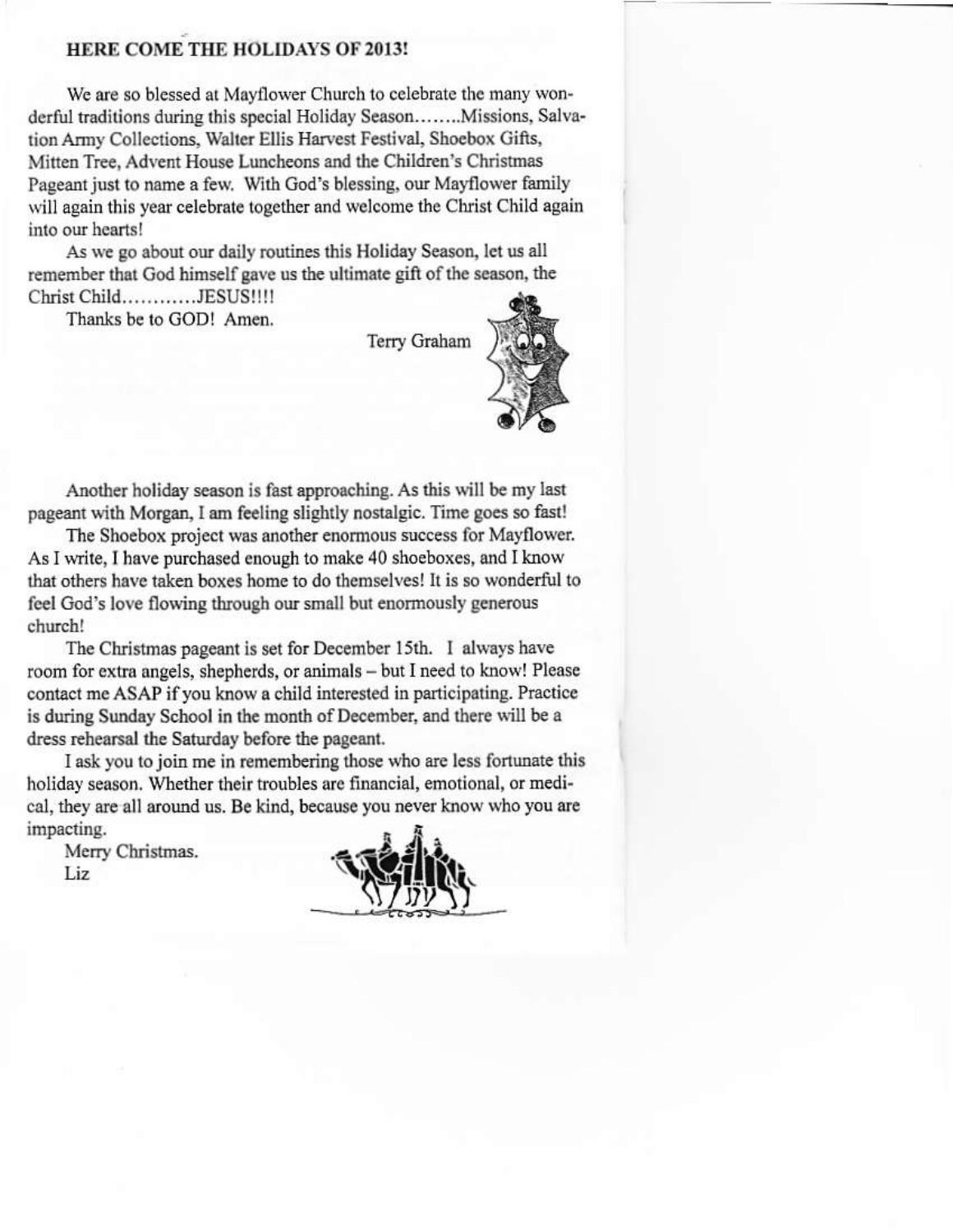#### **Mayflower Financial News**

The October 2<sup>nd</sup> Saturday Supper was successful with a profit of \$510.22. The Fall Iron Egg Weightlifting event netted 596.12. The Fall Rummage Sale has brought in over \$900. A brief summary of our finances for the month of October:

| Income:                      | \$9,677.09     |
|------------------------------|----------------|
| Expenses:                    | 6,030.25       |
|                              | \$3,646.84     |
| Year to Date:                |                |
| Income:                      | \$72,312.19    |
| Expenses:                    | 76,208.33      |
|                              | $-$ \$3,896.14 |
| Fund Balances:               |                |
| Checking:                    | \$13,429.55    |
| <b>Bequest Funds Savings</b> | 4,008.74       |
| Memorial Fund CD             | 5,491.30       |
| CD Savings                   | 22.298.56      |
|                              | \$45,228.15    |

A more detailed report is available in the church's brochure rack

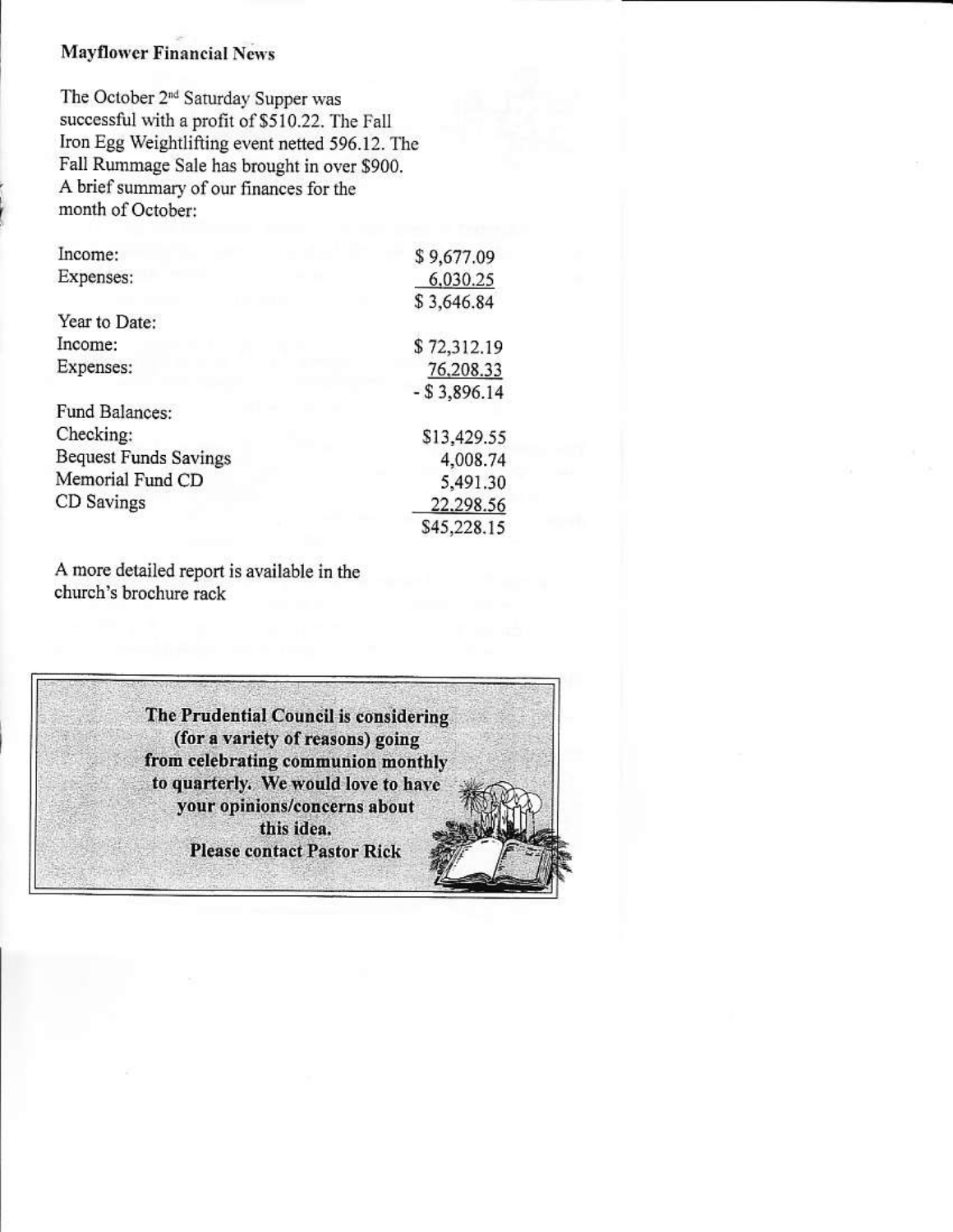From the Music Department....

You are invited to hear and sing many beautiful songs of the season in December. We will be having mini-hymn sings in service to allow for more Christmas Carol singing. Also, at the December 22 coffee hour we will bring out the hymn sheets to continue the good spirit.

The Handbells will play December 8 & 15 and at Christmas Eve. They have an expressive "Let All Mortal Flesh Keep Silence" and a lively rendition of "God Rest Ye Merry Gentlemen."

The Choir will be joined by a cellist on December 8 on a new piece, "O Come, Redeemer of the Earth."On the 15th we will sing Mary's Little Boy Child with a Calypso rhythm. The Drama department will present on December 15, when a man invited to a Christmas Eve service takes offence, but then...

Christmas Eve will range from older to newer anthems, with the women on Max Reger's "Virgin's Slumber Song," and the choir on the rhythmic "Comfort, Comfort Ye My People," and a very new, rather haunting piece, "The Darkest Midnight in December" by Stephen Main.

Please join us for a rich and blessed Christmas season.

Chrisann

The Christmas Eve service begins at 7 p.m. Please bring your family to enjoy this special service and musical offerings.